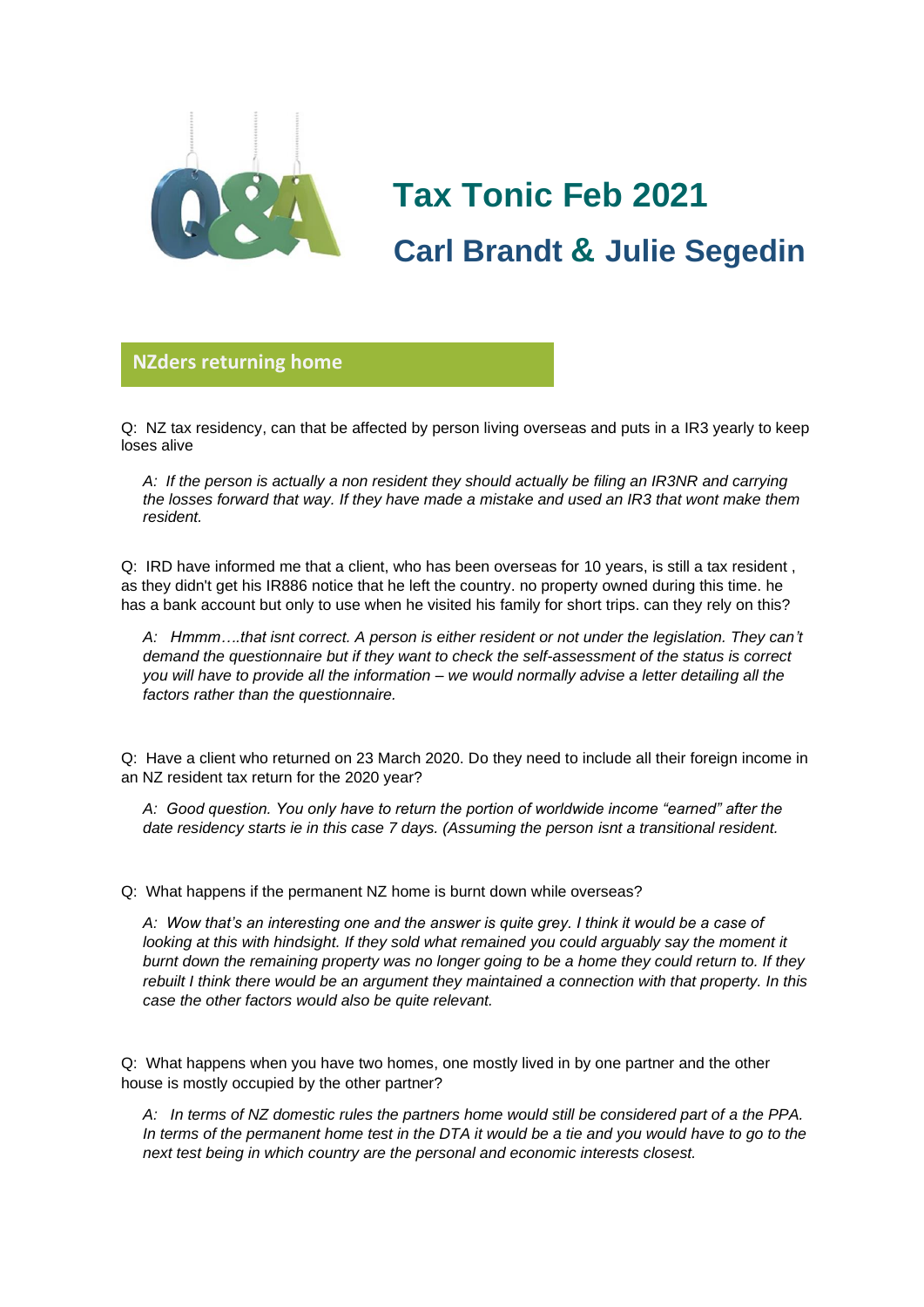Q: With regard to today's webinar, could you please add this to the questions. Client (in his 20's) works on superyacht (lives on the yacht) and the yacht travels around the world. Been out of NZ for 3-4 years. We have assumed he is a not a tax resident of NZ as has no permanent place of abode and his partner (an Australian citizen) also works on same yacht. Only got a bank account in NZ. Is this treatment correct?

Cayman Islands is where the boat is registered. He has no tax residency anywhere else in the world. They have come to NZ to do maintenance on the boat and are intending to go back to Tahiti to complete this maintenance. Tahiti has since closed due to Covid. If he exceeds the 183day test due to not being able to go back to Tahiti for this maintenance, what would be the tax implications?

*A: I assume there is no property connection in NZ so there is no PPA in NZ. We are only concerned with the count-test. The following is a more detailed summary of the Covid concession:*

#### *Individuals*

*Ordinarily an individual will become tax resident in New Zealand if they are personally present in New Zealand for more than 183 days in total in a 12-month period.*

*The COVID-19 pandemic could cause individuals to have to stay in New Zealand longer than 183 days despite their plans to leave. An individual will not become tax resident in New Zealand under the day-count test just because they are stranded in New Zealand.*

*Conversely, an individual will become not tax resident in New Zealand if they:*

- *are personally absent from New Zealand for more than 325 days in total in a 12-month period, and*
- *do not have a permanent place of abode here.*

*For individuals that are resident in New Zealand, the COVID-19 pandemic could prevent them from leaving New Zealand. This would delay their ability to meet the 325 day threshold required to be non-resident, despite their plans to leave and become non-resident. In this situation, the days where an individual is stranded in New Zealand will count towards meeting the 325 day threshold for becoming non-resident.*

*If a person leaves New Zealand within a reasonable time after they are no longer practically restricted in travelling, then extra days, when the person was unable to leave, will be disregarded for the 183 day test or included for the 325 day test (as relevant). The day-count test is based on normal circumstances when people are free to move.*

*Factors that may be considered in deciding if a person is practically restricted in travelling include both:*

- *Border controls or entry restrictions. A person is unable to practically leave New Zealand if they cannot enter a country of which they are a citizen or permanent resident or visa holder.*
- *The availability of commercial flights.*

*Personal considerations or preferences are not factors that impact on whether a person is practically restricted in travelling. Once there is no practical restriction on travel, then deciding to remain in New Zealand does not prevent days from being counted for the residence day tests. It does not matter whether they decide to stay in New Zealand because of the level of COVID-19 infection in their home country, or for other reasons. This includes wanting to go to a different country where entry restrictions still exist. Choosing to stay in New Zealand results in the person becoming tax resident under the ordinary application of the day tests.*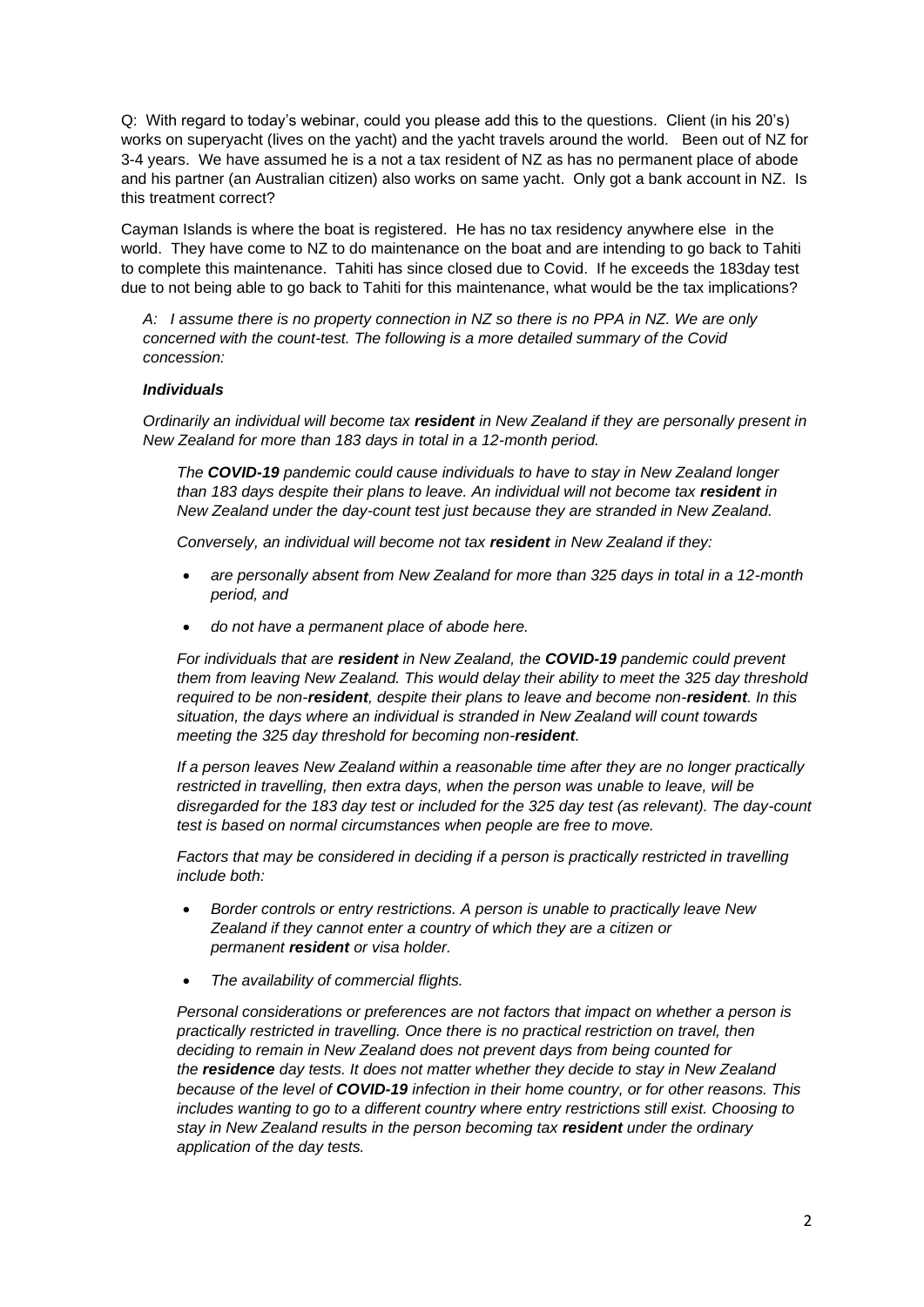*In my view it comes down to where the boat could have gone before it came to NZ unless it was on route here before the lockdown and couldn't turn around. If it actually came to NZ after that, in my view it might be an issue unless there was no where else the boat could go. I.e was a "choice" made to stay here or was the only place they could come.*

### **Finance and operating leases**

Q: So given the standard tax rate on computer equipment is 40% straight line then all computer leases for 2 or 3 years are finance are going to be finance leases?

*A: Correct. These lease terms are more than 75% of the EUL, therefore deemed to be finance leases. The compute equipment should be capitalised and depreciated.*

*As mentioned in the webinar the difference between this and an operating lease is timing.*

Q: "Motor vehicles - class NA (for transporting light goods, gross vehicle mass up to 3.5 tonnes) 10 years, 20% DV". I am assuming you are putting the Ute into this category from the depreciation rates. Is this something we would usually know about a Ute?

*A: It should be fairly common knowledge, or if not easy to find out. Utes are made for the purposes of transporting goods as they have a separate tray (which is why they qualify as Work related Vehicles for FBT). The two options are up to 3.5 tonnes (20% DV), or over 3.5 tonnes but not over 12 tonnes (16% DV).*

*In either case, 75% of the EUL will usually be a lot longer than most leases, typically up to 45-48 months.*

#### **Beneficiary loan accounts and settlors**

Q: For beneficiary current account interest - can you use less than the FBT rate? If say the child took **glorio** a security over trust assets.

*A: Unfortunately no, the legislation actually requires the FBT prescribed rate to be used.*

## **Company wind-up and o/d current accounts**

Q: What about wind up of companies with negative current accounts and negative equity, ie. the retained earning not enough to cover a dividend?

*A: In this case the shareholder is writing off the debt owed to them. Generally speaking the new rules in 2017 treat the debt as having been paid by the company where the loan accounts are in proportion with their shareholding – therefore no debt remission income is triggered for the company. This is usually more of a problem when it is an LTC or QC.*